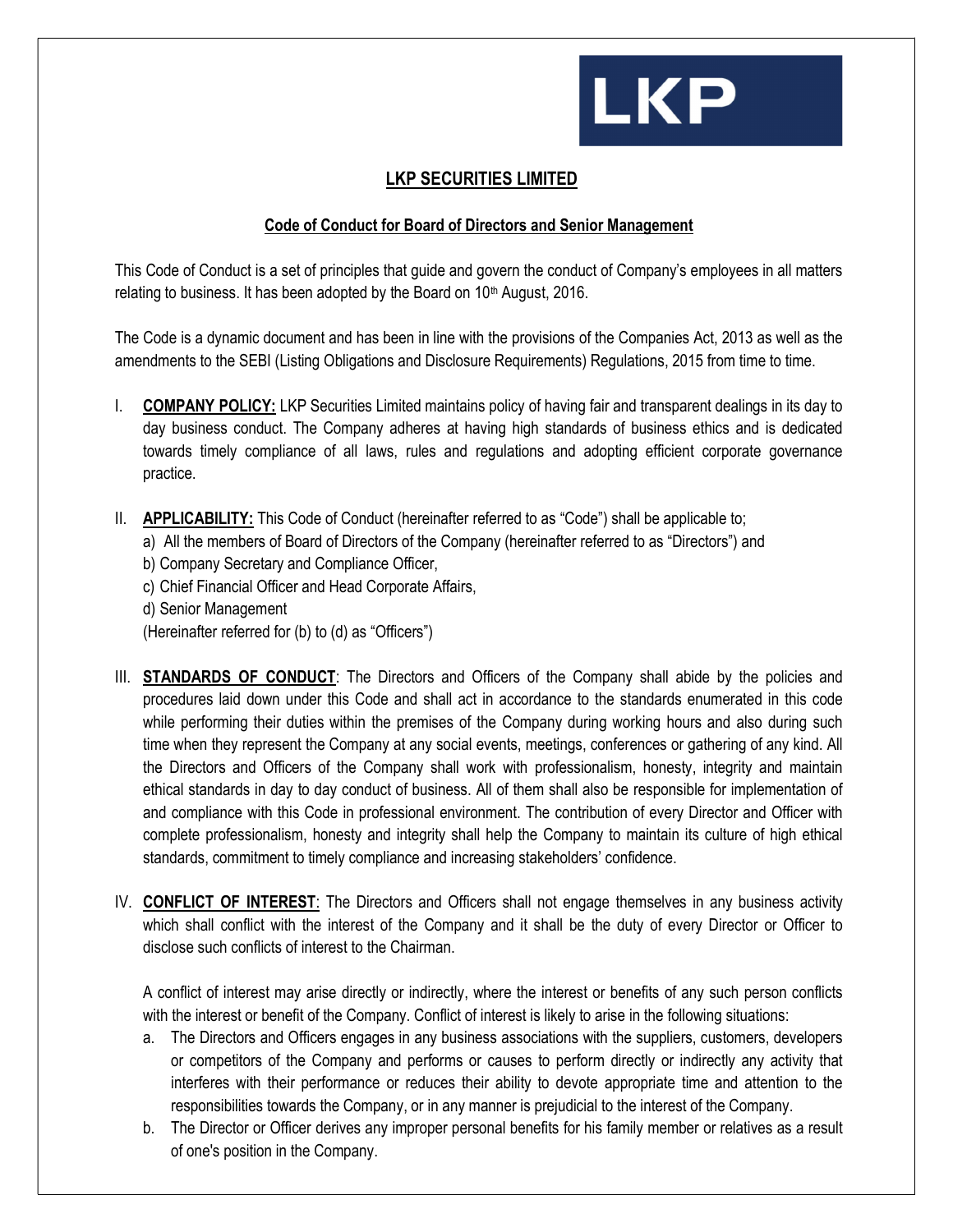

- c. The Director or Officers accepts any gifts or donations or any kind of entertainment or any other favour, special treatment, benefit or service of whatsoever nature, whether in monetary terms or in kind, either directly or indirectly, from any person/company with which the Company has current or prospective business associations. However, the Director or Officers may accept such gifts/ entertainment which are meant to be just and which shall not be considered as inappropriate in the normal course of conduct.
- d. In any case if there arises conflict of interest for reasons mentioned above or any other reasons whatsoever, it shall be the duty of every Director and Officer to make full disclosures of all facts and circumstances thereof to the Chairman or any Committee nominated for this purpose by the Board and a prior written approval should be obtained for entering into such transactions of conflicting nature.
- V. DUTIES OF INDEPENDENT DIRECTORS: It shall be the duty of all the Independent Directors to act in good faith in the interest of the Company and exercise all duties with reasonable care, skill and diligence and refrain from action which would lead to loss of independence. It shall be his duty to devote sufficient time and attention in the discharge of his professional obligation and strive to participate in all the meetings of the board or Committee(s) of the Board of which he is a member.
- VI. REGULATORY COMPLAINCES: Every Director and Officer shall comply with all the applicable laws, rules and regulations for the conduct of business activities. Any violations or non-compliances with regards any of the applicable provisions of laws, rules and regulations shall be brought to the notice of the Chairman or any Committee nominated for this purpose by the Board of Directors and shall also be subject to disciplinary action as deemed fit and proper and decided unanimously.
- VII. CONFIDENTIALITY AND FAIR DEALING: The Directors and Officers shall maintain complete confidentiality of information about Company, which they may have access to or have accessed during their employment and in day to day conduct of business activities or that of any customer, supplier or business associate of the Company except when disclosure or information may be parted with due authorization. The use of confidential information either directly or indirectly, for own advantage or for personal benefits is strictly prohibited. They shall not take unfair advantage of anyone through manipulation, concealment, abuse of confidential, proprietary or trade secret information, misrepresentation of material facts, or any other unfair dealing-practices.
- VIII. PRICE SENSITIVE INFORMATION: The Directors and Officers shall maintain confidentiality of the unpublished price sensitive information, more particularly information which is not in public domain. The Directors/Officers shall not pass on such information directly or indirectly to public or any third person by way of making a recommendation for purchase or sale of securities of the Company. The Directors /Officers shall disseminate such price sensitive information to the public or press only when specifically authorised for the same.

Directors and Officers having access to unpublished price sensitive information shall handle the same on 'Need to Know' basis i.e Unpublished price sensitive information should be disclosed only to those employees within the Company who need the information to discharge their duty and whose possession of such information will not give rise to a conflict of interest or any misuse of such information.

Any price sensitive information received directly by any Director/Officer should be reported immediately to the Chairman.